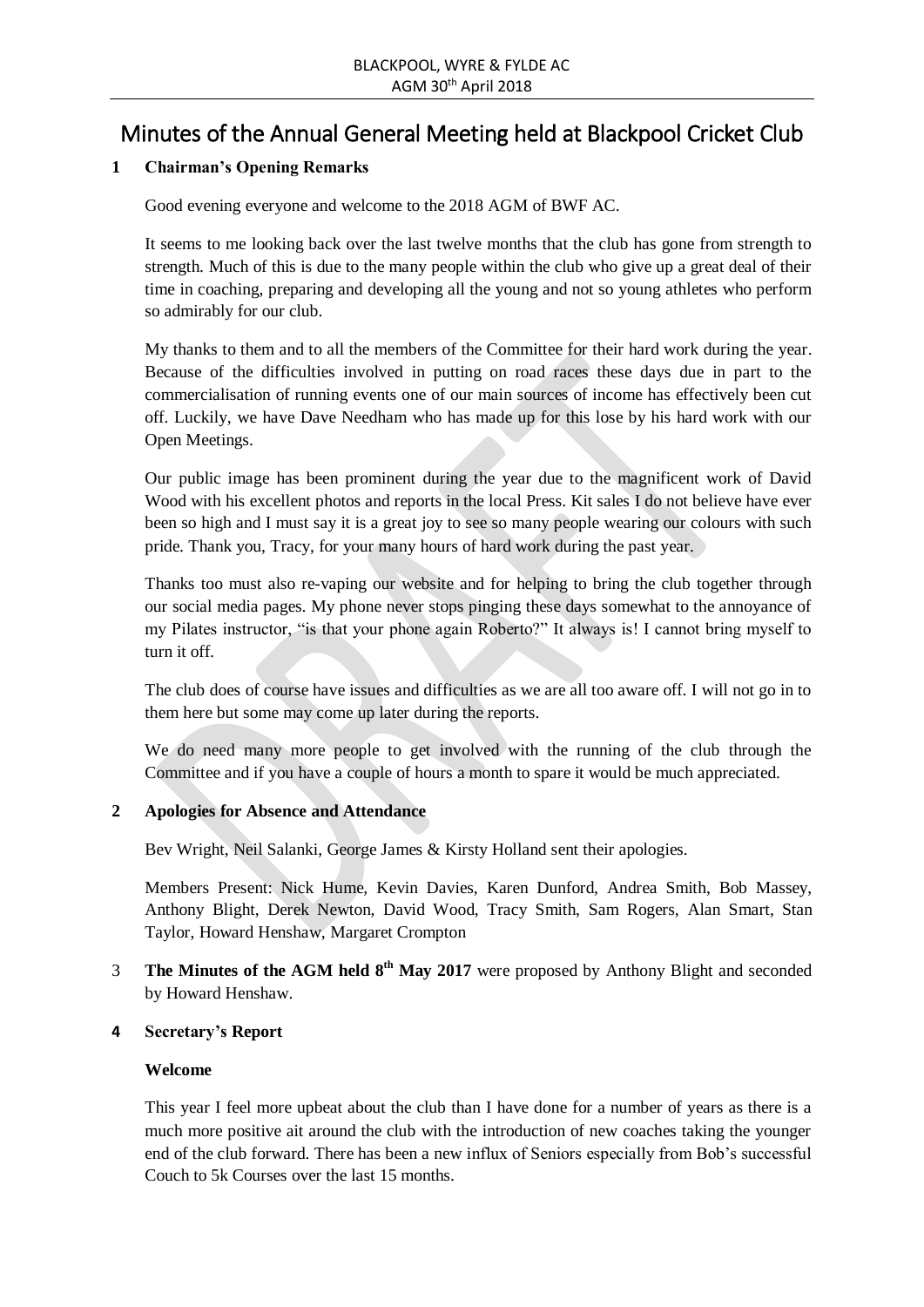### BLACKPOOL, WYRE & FYLDE AC AGM 30th April 2018

There has been success for the U11 Girls, U17M, Senior Women and M50 men in the Mid Lancs Cross Country League. What was especially pleasing was the spirit and enthusiasm shown by the U11 Girls whilst the U17 Men were a revelation dominating the League in what has been for many years an age category we have struggled with. Once again, the Senior Women showed their class in retaining the Division 1 title whilst the M50 Men showed that age is no barrier to great performances.

On the Track & Field there were individual successes for Katy Wyper at National Level and the Pole Vaulters continued to bring home the Medals for the coach and club and also themselves.

Fresh ideas, a new look Website and Face Book Pages are driving the Club forward thanks to the efforts of Michelle Tickle, who took over from Tony Croft who had stepped back in to keep the old site ticking over. The coverage in the Gazette has been exceptional this year and thanks go to David Wood for his reporting of events and recording just about every run, throw and jump there has ever been.

With the influx of new members, coaches and hopefully officials the club is now in a position to start moving forward again and that has to mean that athletes and parents are willing to support the club in the various competitions throughout the year, thereby ensuring that BWF AC has full teams competing.

At the recent Blackpool Sports Awards it was pleasing to see Katy Wyper receive Coach of the Year whilst Derek Newton and Stan Taylor were honoured with Long Service Recognition Awards. Finally BWF AC were voted the Community Club of the Year for our impact within the local area.

During this last year many people have played a role in the life of the club – the Committee, the Coaches, the Team Managers, the Officials and the Volunteers. My thanks go out to all of you and I hope you will continue to support the club in 2018 whilst at the same time welcoming new volunteers into the BWF AC Volunteer Community. The more volunteers we have the less time required from you. Therefore, in the coming year I would like to see more new Volunteers coming forward to take on roles such as "Welcommers", "Happiness Volunteers", "Refreshment Volunteers", "Feel Good Voluneers" as the roles are endless. These are important as we need to ensure there is a welcoming and appreciative atmosphere within the club as it continues to grow and welcome new athletes and members as you do not have to be competitive to become a member. If you would like to become more involved please come and speak to me at any time.

The introduction of the new GDPR has an impact for the club and the way personal data is handled and stored. A new Club Privacy Policy is about to be launched and will be available on the Club Website whilst the Membership Form has been amended based on advice and guidance from England Athletics. The Club recognises that it is important how we handle and store your data to ensure no breaches occur.

Finally, I would like to conclude by thanking you for making the time to attend the AGM and supporting the club as it continues to grow and develop. It is vital that we all work together toward a common goal and put personal differences behind us accepting that whilst we might not always see eye to eye, we are usually putting the best interests of the club forward

## **5 Treasurer's Report 1/4/17 – 31/3/18**

Andrea presented the Annual Accounts which had been audited by Peter Gibson.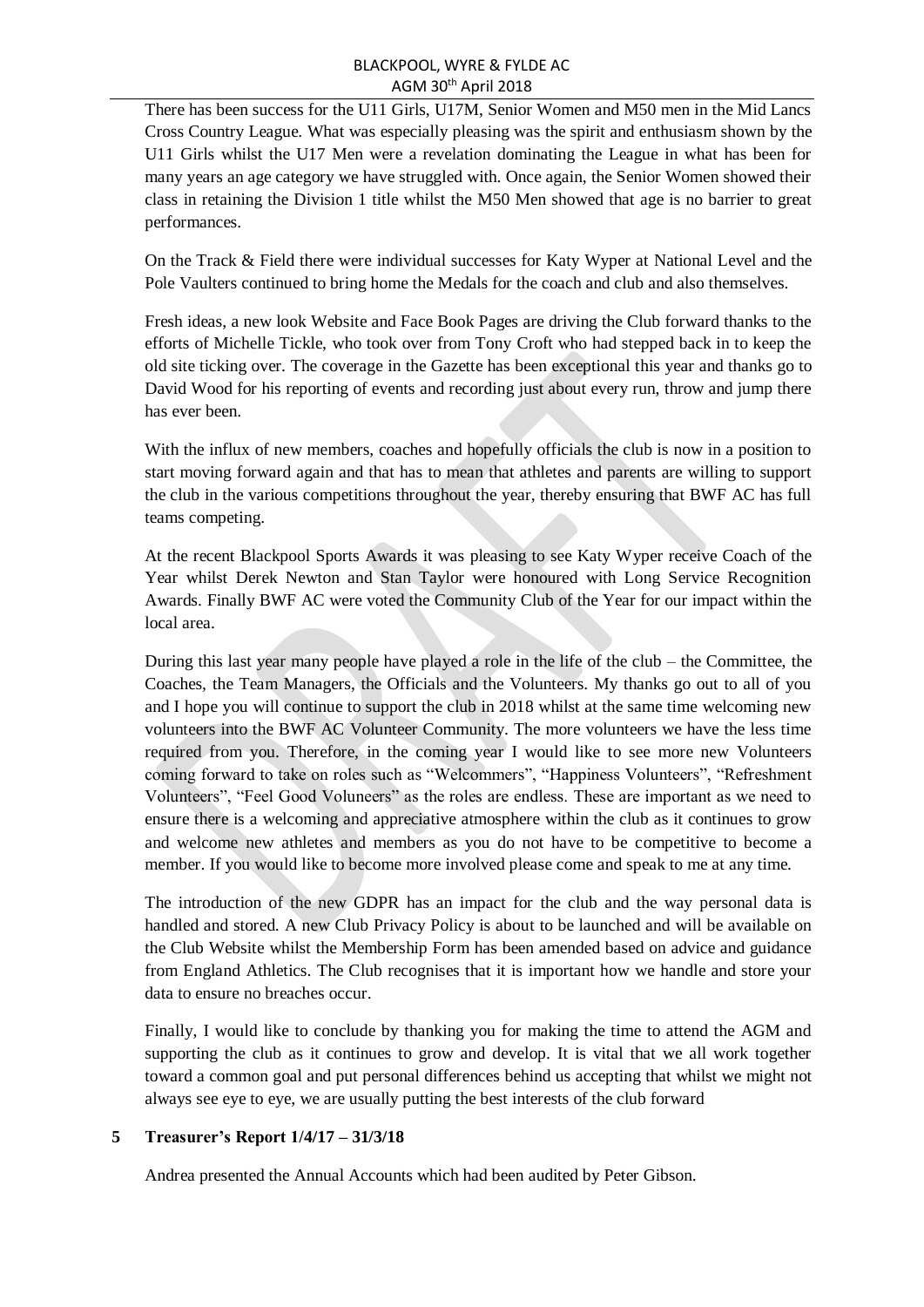# BLACKPOOL, WYRE & FYLDE AC AGM 30th April 2018

As there were no issues or questions arising the Chair thanked Andrea for her work over the year.

#### **6 Election of Officers**

The following members the Committee were elected:

| <b>Confirmation of President</b>    | Howard Henshaw                              |
|-------------------------------------|---------------------------------------------|
| Officers:                           |                                             |
| Chairman                            | <b>Bob Massey</b>                           |
| Vice Chairman                       | Alan Smart                                  |
| Treasurer                           | Andrea Smith                                |
| <b>General Secretary</b>            | Nick Hume                                   |
| Membership & Subscription Secretary | Nick Hume                                   |
| Welfare Officer                     | Sue Ball                                    |
| <b>Equipment Officer</b>            | Dave Needham                                |
| Kit Officer                         | <b>Tracy Smith</b>                          |
| Director of Coaching                | <b>Sam Rogers</b>                           |
| Athletes Rep: Male                  | Vacancy                                     |
| <b>Athletes Rep: Female</b>         | Karen Dunford                               |
| <b>Schools Liaison Officer</b>      | Sam Rogers                                  |
| Track & Field Secretary             | <b>Stan Taylor</b>                          |
| <b>Sportshall Secretary</b>         | Neil Salanki                                |
| <b>Publicity Officer</b>            | Dave Wood                                   |
| <b>Confirmation of Club Auditor</b> | Peter Gibson                                |
| <b>Other Posts:</b>                 |                                             |
| Parents SC                          | Vacancy                                     |
| Social Secretary                    | Sue Ball                                    |
| <b>General Reps</b>                 | Bev Wright, Charlie Garrett, Anthony Blight |
| Hon Medical Officer                 | Dr Martyn Lucking                           |

Derek newton stepped down from the Committee after many years of service and thanks were extended to him for all he has done for the club.